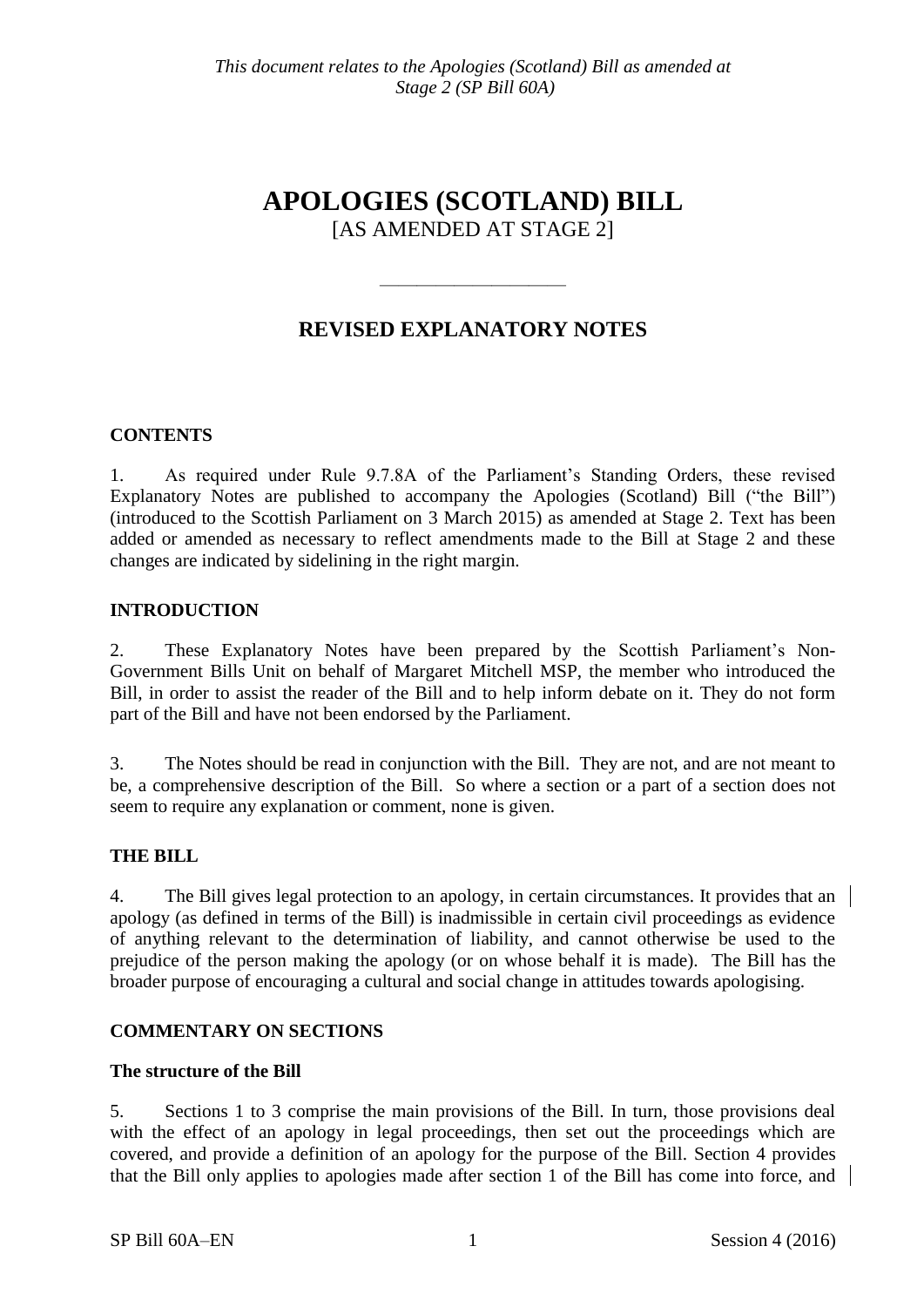only in relation to legal proceedings begun after that time. Section 5 deals with commencement and section 6 sets out the short title of the Bill.

### *Section 1 – Effect of apology in legal proceedings*

6. Section 1 sets out the effect of an apology made outside the legal proceedings to which this Bill applies. The civil legal proceedings covered by this legislation are detailed in section 2. An apology given, as defined in section 3 of the Bill, is not admissible as evidence of anything relevant to the determination of liability and cannot be used in any other way to the prejudice of the person by or on behalf of whom the apology was made. Section 1(b) would not prevent an apology being used as evidence where to do so would have a favourable effect on the person making such an apology.

### *Section 2 – Legal proceedings covered*

7. Section 2 sets out the legal proceedings which are covered by the Bill.

8. Under subsection (1) all civil proceedings are covered, with the exception of certain types of inquiry under the Inquiries Act 2005, proceedings under the Children's Hearings (Scotland) Act 2011, fatal accident inquiries (FAIs) or other inquiries under the Inquiries into Fatal Accidents and Sudden Deaths etc. (Scotland) Bill (passed by the Parliament on 10 December 2015) and defamation proceedings.

9. The exception of inquiries (including joint inquiries) which the Scottish Ministers cause to be held under section 1 of the Inquiries Act 2005, or which they convert (under section 15 of that Act) into inquiries under that Act, means that an apology will continue to be admissible as evidence in these proceedings. The exception does not apply to inquiries under the 2005 Act that are caused to be held (or converted into inquiries) by UK Ministers or by UK Ministers acting jointly with "a Minister" (as defined in section  $1(2)$  of that Act) other than the Scottish Ministers.

10. The exception of proceedings under the Children's Hearings (Scotland) Act 2011 means that an apology will continue to be admissible in, and capable of being relied on as evidence in, proceedings (under that Act) before the Children's Hearings panel and the court.

11. Under subsection (1A) a further exception applies to apologies made in the context of the duty of candour procedure set out in Part 2 of the Health (Tobacco, Nicotine etc. and Care) (Scotland) Bill, introduced in the Parliament on 4 June 2015. By virtue of section 23(2) of that Bill, an apology made in the context of the duty of candour procedure does not of itself amount to an admission of negligence or a breach of a statutory duty. The inclusion of this exception avoids any overlap between this procedure and the Bill in terms of how apologies made in the context of the duty of candour procedure are treated.

12. While the Bill applies to most civil proceedings, it does not cover criminal proceedings and this is confirmed within subsection (2).

13. Subsection (3) enables the Scottish Ministers, by subordinate legislation, to modify the exceptions in subsections (1) and (1A). Regulations made under subsection (3) are subject to the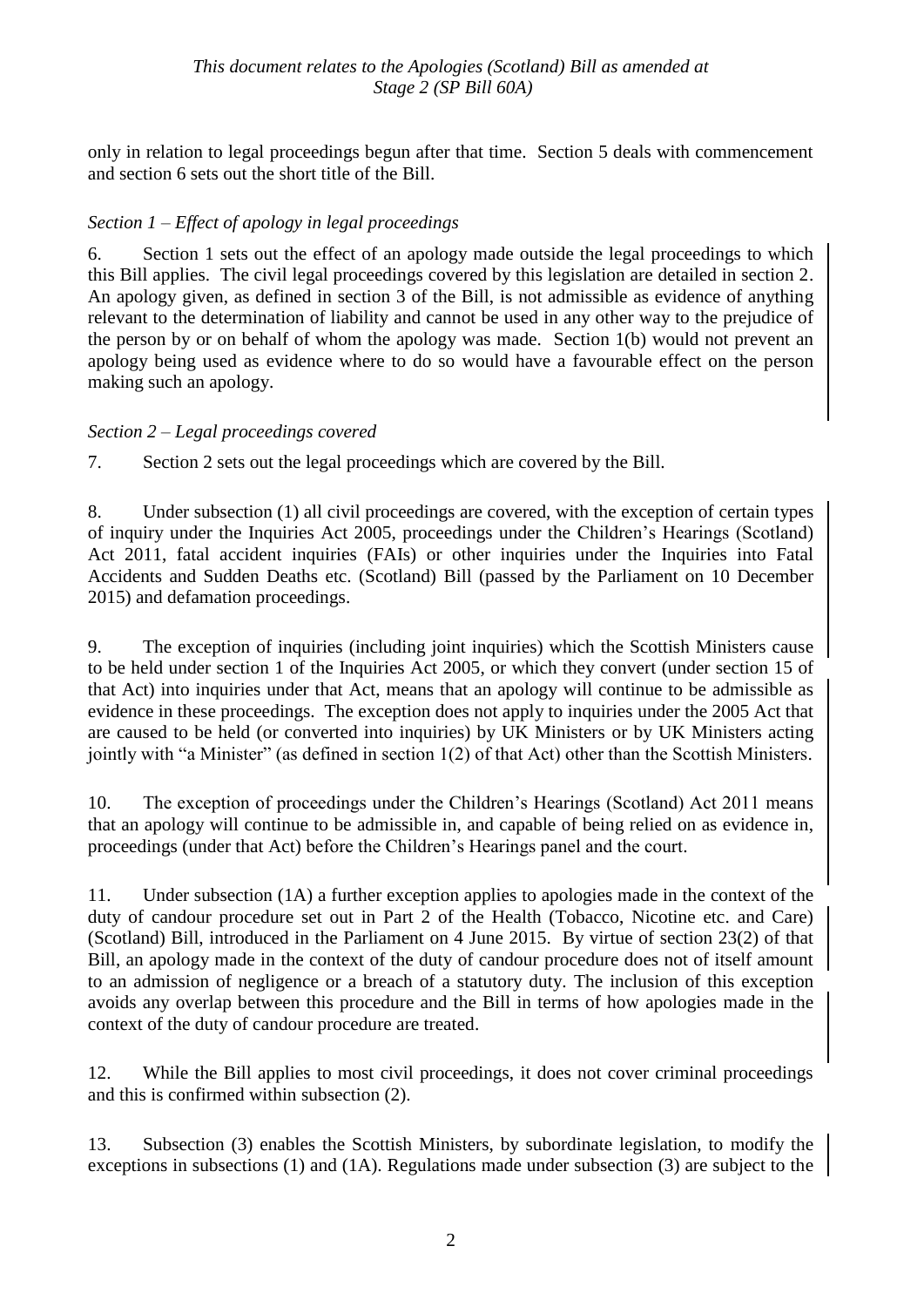affirmative procedure (subsection (4)): that is, any such regulations require the approval of the Parliament by resolution.

### *Section 3 – Definition of apology*

14. Section 3 sets out what is meant by "apology" for the purposes of the Bill.

15. This provides that an apology is a statement (which could be written or oral) made either by the person who is apologising (whether a natural person, or a legal person such as a company), or by someone else on their behalf (e.g. a spokesperson or agent). The core element is an indication that the person is sorry about, or regrets, an act, omission or outcome. Where the statement includes an undertaking to look at the circumstances with a view to preventing a recurrence, that qualifies as part of the apology itself. The definition of apology for the purpose of the Bill does not include statements of fact or admissions of fault. In any statement that includes both an apology and a statement of fact and/or admission of fault, only the apology is inadmissible as evidence of liability.

### *Section 4 – No retrospective effect*

16. Section 4 provides that the Bill only applies to apologies made after section 1 of the Bill comes into force, and only to legal proceedings which began after section 1 was commenced (even if the matters apologised for took place earlier). As such, the Bill will have no retrospective application.

### *Section 5 – Commencement*

17. Section 5 provides that it and section 6 come into force on the day after Royal Assent. The Scottish Ministers may make commencement regulations bringing the remaining provisions of the Bill into force on a day or days they specify in the regulations. Commencement regulations may include transitional, transitory or saving provision and may appoint different days for different purposes.